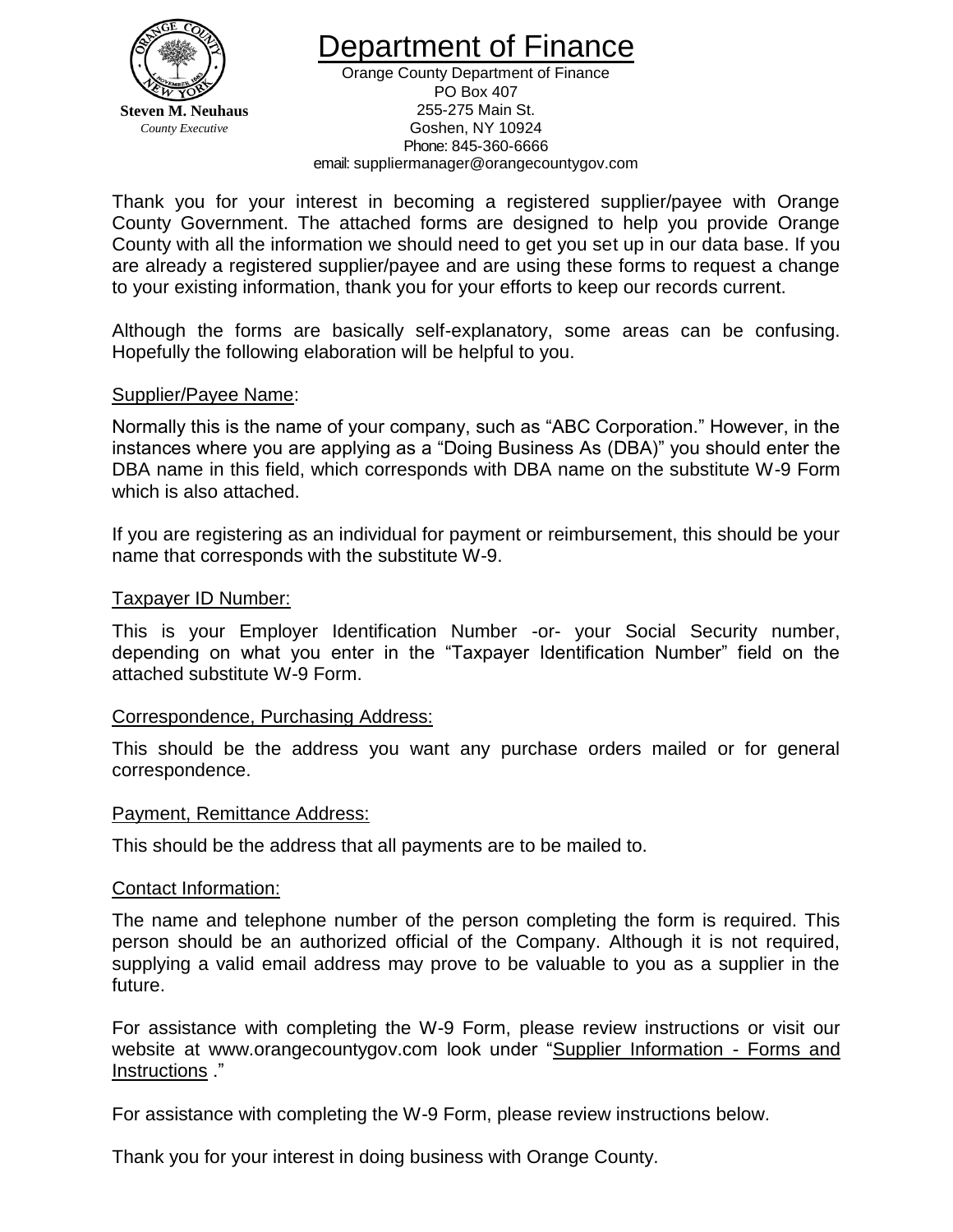

# Supplier/Payee Application Form

Thank you for your interest in doing business with Orange County Government. Please supply all of the requested information on this form so that our records will be accurate. When you have completed the form and the accompanying W-9 form please send them to the Department of Finance by mail or Email.

| <b>FOR OFFICE USE ONLY</b>                          |  |  |  |
|-----------------------------------------------------|--|--|--|
| <b>County Department Contact: Must be Completed</b> |  |  |  |
| Department:                                         |  |  |  |
| Name:                                               |  |  |  |
|                                                     |  |  |  |
| PLEASE PRINT OR TYPE ALL INFORMATION                |  |  |  |

#### **Return completed forms to:**

Orange County Department of Finance PO Box 407 255-275 Main St. Goshen, NY 10924 Phone: 845-360-6666 email: suppliermanager@orangecountygov.com

| 1.                                                                                                                                                                                                                            |                      |                                       |  |                                                                                                                                                                                                                                                                                                                                         |  |
|-------------------------------------------------------------------------------------------------------------------------------------------------------------------------------------------------------------------------------|----------------------|---------------------------------------|--|-----------------------------------------------------------------------------------------------------------------------------------------------------------------------------------------------------------------------------------------------------------------------------------------------------------------------------------------|--|
| Supplier Name (if this is a DBA, the DBA name must appear here and match the DBA stated on the W-9 form)                                                                                                                      |                      |                                       |  |                                                                                                                                                                                                                                                                                                                                         |  |
|                                                                                                                                                                                                                               |                      | 3. One of these boxes must be checked |  |                                                                                                                                                                                                                                                                                                                                         |  |
| 2. Taxpayer ID Number: 1994                                                                                                                                                                                                   |                      | $\Box$ New Supplier                   |  | $\Box$ Change to Existing Record                                                                                                                                                                                                                                                                                                        |  |
|                                                                                                                                                                                                                               |                      |                                       |  | Supplier #: New York Supplier #:                                                                                                                                                                                                                                                                                                        |  |
| 4. Will accept payment by Pcard i.e., MasterCard (one of these boxes must be checked)                                                                                                                                         |                      |                                       |  |                                                                                                                                                                                                                                                                                                                                         |  |
| $\Box$ No<br>$\Box$ Yes *a staff member will contact you shortly                                                                                                                                                              |                      |                                       |  |                                                                                                                                                                                                                                                                                                                                         |  |
| 5. Correspondence, Purchasing Address                                                                                                                                                                                         |                      |                                       |  |                                                                                                                                                                                                                                                                                                                                         |  |
|                                                                                                                                                                                                                               |                      |                                       |  | Telephone: $(\_\_\_) \_\_\_\_$                                                                                                                                                                                                                                                                                                          |  |
|                                                                                                                                                                                                                               |                      | Fax:                                  |  | $\begin{array}{ccc} \hline \end{array}$                                                                                                                                                                                                                                                                                                 |  |
|                                                                                                                                                                                                                               |                      |                                       |  |                                                                                                                                                                                                                                                                                                                                         |  |
| City: City: City: City: City: City: City: City: City: Code: City: Code: City: Code: City: Code: City: City: City: City: City: City: City: City: City: City: City: City: City: City: City: City: City: City: City: City: City: |                      |                                       |  |                                                                                                                                                                                                                                                                                                                                         |  |
| 6. Payment, Remittance Address                                                                                                                                                                                                | $\Box$ Same as above |                                       |  |                                                                                                                                                                                                                                                                                                                                         |  |
|                                                                                                                                                                                                                               |                      |                                       |  | Telephone: (____) ______-_-                                                                                                                                                                                                                                                                                                             |  |
|                                                                                                                                                                                                                               |                      | Fax:                                  |  | $\overline{(-)}$ $\overline{(-)}$ $\overline{(-)}$                                                                                                                                                                                                                                                                                      |  |
|                                                                                                                                                                                                                               |                      |                                       |  |                                                                                                                                                                                                                                                                                                                                         |  |
| City: City: City: City: City: City: City: City: City: City: Code: City: City: Code: City: Code: City: City: City: City: City: City: City: City: City: City: City: City: City: City: City: City: City: City: City: City: City: |                      |                                       |  |                                                                                                                                                                                                                                                                                                                                         |  |
| 7. Contact Information (email address must be included if supplier desires to take advantage of certain internet interactions with Orange County)                                                                             |                      |                                       |  |                                                                                                                                                                                                                                                                                                                                         |  |
|                                                                                                                                                                                                                               |                      |                                       |  | Telephone: $(\_\_\_) \_\_\_\_$                                                                                                                                                                                                                                                                                                          |  |
|                                                                                                                                                                                                                               |                      | Fax:                                  |  | $\left( \begin{array}{ccc} 0 & 0 & 0 \\ 0 & 0 & 0 \\ 0 & 0 & 0 \\ 0 & 0 & 0 \\ 0 & 0 & 0 \\ 0 & 0 & 0 \\ 0 & 0 & 0 \\ 0 & 0 & 0 \\ 0 & 0 & 0 \\ 0 & 0 & 0 \\ 0 & 0 & 0 \\ 0 & 0 & 0 \\ 0 & 0 & 0 \\ 0 & 0 & 0 & 0 \\ 0 & 0 & 0 & 0 \\ 0 & 0 & 0 & 0 \\ 0 & 0 & 0 & 0 \\ 0 & 0 & 0 & 0 & 0 \\ 0 & 0 & 0 & 0 & 0 \\ 0 & 0 & 0 & 0 & 0 \\$ |  |
| PLEASE NOTE: THE ATTACHED SUBSTITUTE W-9 FORM MUST ALWAYS BE COMPLETED AND SUBMITTED                                                                                                                                          |                      |                                       |  |                                                                                                                                                                                                                                                                                                                                         |  |

**PLEASE NOTE: THE ATTACHED SUBSTITUTE W-9 FORM MUST ALWAYS BE COMPLETED AND SUBMITTED WITH THIS FORM TO THE ADDRESS STATED ABOVE. IF IT IS NOT, THE APPLICATION WILL BE REJECTED AND YOU WILL NEED TO RE-APPLY.**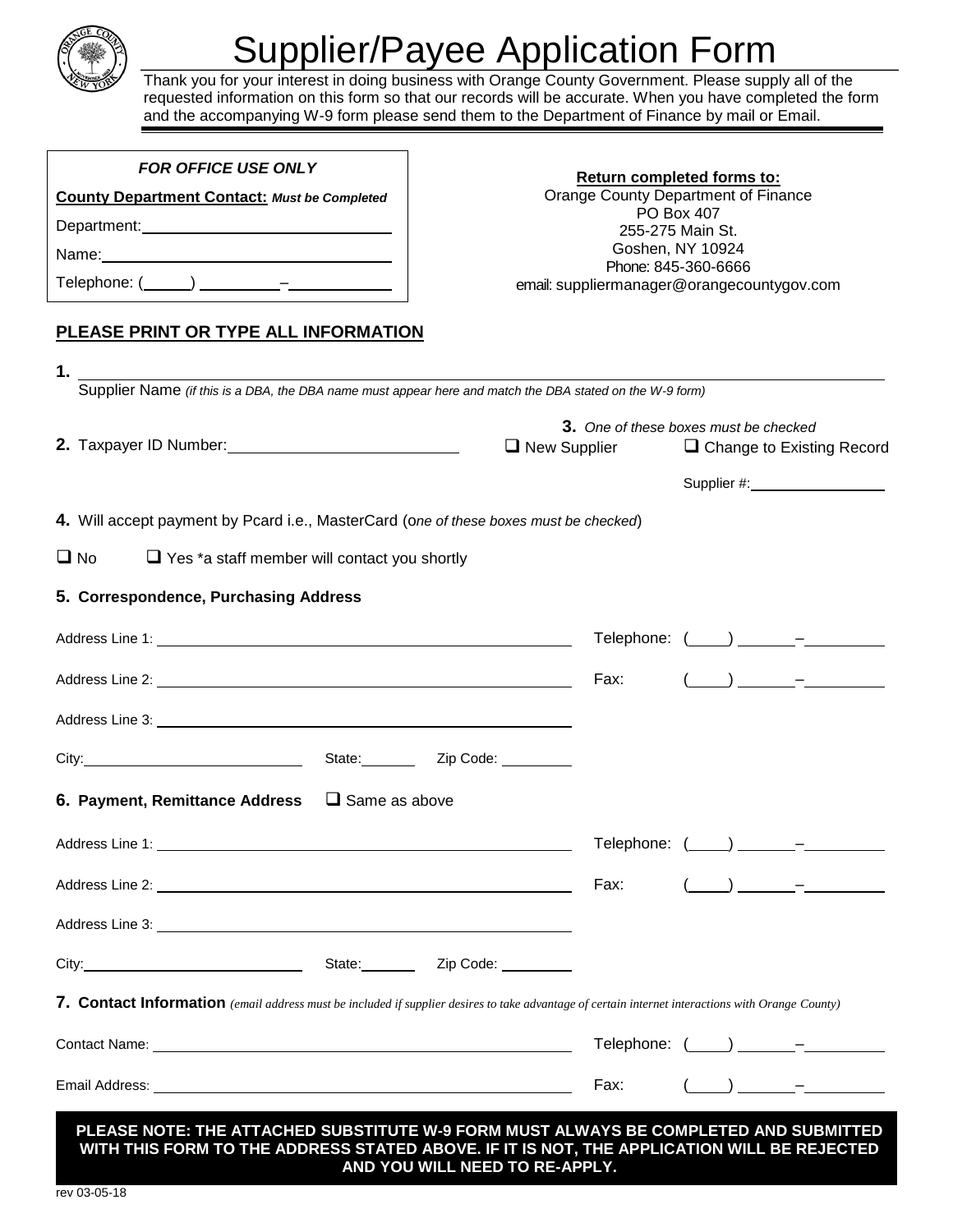| Request for Taxpayer Identification Number and Certification<br>Please complete the following information. We are required by law to obtain this information from you when making a reportable payment to you.<br>If you do not provide us with this information, you may be subject to a federal income tax withholding and may be subject to a \$50 penalty<br>imposed by the IRS under section 6723. Use this form if you are a U.S. person (including a U.S. resident alien). If you are a foreign person,<br>complete and submit the appropriate IRS Form W-8 available at www.irs.gov. See Pub. 515                                                                                                                                                                                                                                                                                                                                                                                                                                                                                                                                                                                                                                                                                                                                                                                                                                    | Orange County Substitute W-9 Form<br>Please type or print clearly.                                                                                                                                                  |                                                                                                                                                                 |
|----------------------------------------------------------------------------------------------------------------------------------------------------------------------------------------------------------------------------------------------------------------------------------------------------------------------------------------------------------------------------------------------------------------------------------------------------------------------------------------------------------------------------------------------------------------------------------------------------------------------------------------------------------------------------------------------------------------------------------------------------------------------------------------------------------------------------------------------------------------------------------------------------------------------------------------------------------------------------------------------------------------------------------------------------------------------------------------------------------------------------------------------------------------------------------------------------------------------------------------------------------------------------------------------------------------------------------------------------------------------------------------------------------------------------------------------|---------------------------------------------------------------------------------------------------------------------------------------------------------------------------------------------------------------------|-----------------------------------------------------------------------------------------------------------------------------------------------------------------|
| (For assistance in completing this form, you can refer to the instructions found on IRS Form W-9 available at www.irs.gov.)                                                                                                                                                                                                                                                                                                                                                                                                                                                                                                                                                                                                                                                                                                                                                                                                                                                                                                                                                                                                                                                                                                                                                                                                                                                                                                                  |                                                                                                                                                                                                                     |                                                                                                                                                                 |
| 1. Type of Request (one of these boxes must be checked):<br>$\Box$ New Vendor<br><b>OR</b>                                                                                                                                                                                                                                                                                                                                                                                                                                                                                                                                                                                                                                                                                                                                                                                                                                                                                                                                                                                                                                                                                                                                                                                                                                                                                                                                                   |                                                                                                                                                                                                                     |                                                                                                                                                                 |
| Change to Existing Record: TIN / previous TIN: Effective Date:                                                                                                                                                                                                                                                                                                                                                                                                                                                                                                                                                                                                                                                                                                                                                                                                                                                                                                                                                                                                                                                                                                                                                                                                                                                                                                                                                                               |                                                                                                                                                                                                                     |                                                                                                                                                                 |
|                                                                                                                                                                                                                                                                                                                                                                                                                                                                                                                                                                                                                                                                                                                                                                                                                                                                                                                                                                                                                                                                                                                                                                                                                                                                                                                                                                                                                                              | (Check all that apply): $\Box$ Legal Entity Name $\Box$ Tax Address $\Box$ Entity Type                                                                                                                              |                                                                                                                                                                 |
|                                                                                                                                                                                                                                                                                                                                                                                                                                                                                                                                                                                                                                                                                                                                                                                                                                                                                                                                                                                                                                                                                                                                                                                                                                                                                                                                                                                                                                              |                                                                                                                                                                                                                     |                                                                                                                                                                 |
| 2. Taxpayer Identification Number (TIN) (Provide only one nine-digit number)                                                                                                                                                                                                                                                                                                                                                                                                                                                                                                                                                                                                                                                                                                                                                                                                                                                                                                                                                                                                                                                                                                                                                                                                                                                                                                                                                                 |                                                                                                                                                                                                                     | Social Security Number (SSN) Employer Identification Number (EIN)                                                                                               |
|                                                                                                                                                                                                                                                                                                                                                                                                                                                                                                                                                                                                                                                                                                                                                                                                                                                                                                                                                                                                                                                                                                                                                                                                                                                                                                                                                                                                                                              |                                                                                                                                                                                                                     |                                                                                                                                                                 |
| 3.<br>Legal Entity Name (As shown on your income tax return; must match SSN or EIN given. Individual or Sole Proprietor enter owner's name.)                                                                                                                                                                                                                                                                                                                                                                                                                                                                                                                                                                                                                                                                                                                                                                                                                                                                                                                                                                                                                                                                                                                                                                                                                                                                                                 |                                                                                                                                                                                                                     |                                                                                                                                                                 |
|                                                                                                                                                                                                                                                                                                                                                                                                                                                                                                                                                                                                                                                                                                                                                                                                                                                                                                                                                                                                                                                                                                                                                                                                                                                                                                                                                                                                                                              |                                                                                                                                                                                                                     |                                                                                                                                                                 |
| 4.<br><b>Business, Trade, "Doing Business As" (DBA) Name</b> (if different from legal entity name)                                                                                                                                                                                                                                                                                                                                                                                                                                                                                                                                                                                                                                                                                                                                                                                                                                                                                                                                                                                                                                                                                                                                                                                                                                                                                                                                           |                                                                                                                                                                                                                     |                                                                                                                                                                 |
|                                                                                                                                                                                                                                                                                                                                                                                                                                                                                                                                                                                                                                                                                                                                                                                                                                                                                                                                                                                                                                                                                                                                                                                                                                                                                                                                                                                                                                              |                                                                                                                                                                                                                     |                                                                                                                                                                 |
| <b>5. Tax Correspondence Address / Contact</b> (address where tax information will be mailed):                                                                                                                                                                                                                                                                                                                                                                                                                                                                                                                                                                                                                                                                                                                                                                                                                                                                                                                                                                                                                                                                                                                                                                                                                                                                                                                                               |                                                                                                                                                                                                                     |                                                                                                                                                                 |
|                                                                                                                                                                                                                                                                                                                                                                                                                                                                                                                                                                                                                                                                                                                                                                                                                                                                                                                                                                                                                                                                                                                                                                                                                                                                                                                                                                                                                                              |                                                                                                                                                                                                                     | Telephone: $(\_\_\_\_\_\_$                                                                                                                                      |
|                                                                                                                                                                                                                                                                                                                                                                                                                                                                                                                                                                                                                                                                                                                                                                                                                                                                                                                                                                                                                                                                                                                                                                                                                                                                                                                                                                                                                                              |                                                                                                                                                                                                                     |                                                                                                                                                                 |
|                                                                                                                                                                                                                                                                                                                                                                                                                                                                                                                                                                                                                                                                                                                                                                                                                                                                                                                                                                                                                                                                                                                                                                                                                                                                                                                                                                                                                                              | Fax:                                                                                                                                                                                                                | $\overline{(-)}$ $\overline{(-)}$                                                                                                                               |
| Address Line 3:                                                                                                                                                                                                                                                                                                                                                                                                                                                                                                                                                                                                                                                                                                                                                                                                                                                                                                                                                                                                                                                                                                                                                                                                                                                                                                                                                                                                                              |                                                                                                                                                                                                                     |                                                                                                                                                                 |
| City: City: City: City: City: City: City: City: City: City: City: City: City: City: City: City: City: City: City: City: City: City: City: City: City: City: City: City: City: City: City: City: City: City: City: City: City:                                                                                                                                                                                                                                                                                                                                                                                                                                                                                                                                                                                                                                                                                                                                                                                                                                                                                                                                                                                                                                                                                                                                                                                                                |                                                                                                                                                                                                                     |                                                                                                                                                                 |
|                                                                                                                                                                                                                                                                                                                                                                                                                                                                                                                                                                                                                                                                                                                                                                                                                                                                                                                                                                                                                                                                                                                                                                                                                                                                                                                                                                                                                                              |                                                                                                                                                                                                                     |                                                                                                                                                                 |
| Contact Name: Contact Name: Contact Name: Contact Name: Contact Name: Contact Name: Contact Name: Contact Name: Contact Name: Contact Name: Contact Name: Contact Name: Contact Name: Contact Name: Contact Name: Contact Name                                                                                                                                                                                                                                                                                                                                                                                                                                                                                                                                                                                                                                                                                                                                                                                                                                                                                                                                                                                                                                                                                                                                                                                                               |                                                                                                                                                                                                                     |                                                                                                                                                                 |
| Payment Requests are Primarily for (one of these boxes must be checked):<br>6.<br>$\Box$ Legal Services<br>Medical / Health Care / Veterinary Services<br>⊔<br>Commodities (products)<br>$\Box$                                                                                                                                                                                                                                                                                                                                                                                                                                                                                                                                                                                                                                                                                                                                                                                                                                                                                                                                                                                                                                                                                                                                                                                                                                              | $\Box$ Rent / Lease (equipment, buildings, etc)<br>o<br>Other (specify):<br>⊔                                                                                                                                       | Real Estate Transaction (sale of easement, land, buildings, etc)                                                                                                |
| 7. Entity Type (one of these boxes must be checked):<br>$\Box$<br>Individual<br>Sole Proprietor or Sole Proprietor organized as LLC or PLLC<br>❏<br>Partnership, LLP or Partnership organized as LLC or PLLC<br>❏<br>Corporation or LLC, PLLC organized as a corporation providing health care,<br>⊔<br>medical veterinary or legal services                                                                                                                                                                                                                                                                                                                                                                                                                                                                                                                                                                                                                                                                                                                                                                                                                                                                                                                                                                                                                                                                                                 | <b>Exempt Payee</b> (one of these boxes must be checked):<br>8.<br>care, medical veterinary or legal services<br>Tax Exempt Organization under §501(a) (includes $50I(c)$ (3))<br>subdivisions or instrumentalities | $\Box$ Corporation or LLC, PLLC organized as a corporation NOT providing health<br>U.S. Government, a state, a possession of the U.S. or any of their political |
| 9. Certification<br>Under penalties of perjury, I certify that:<br>1. The number shown on this form is my correct taxpayer identification number (or I am waiting for a number to be issued to me), and<br>2. I am not subject to backup withholding because:<br>(a) I am exempt from backup withholding, or<br>(b) I have not been notified by the Internal Revenue Service (IRS) that I am subject to backup withholding as a result of a failure to report all interest or dividends, or<br>(c) the IRS has notified me that I am no longer subject to backup withholding, and<br>3. I am a U.S. person (including a U.S. resident alien).<br>Certification instructions. You must cross out item 2 above if you have been notified by the IRS that you are currently subject to backup withholding because you have<br>failed to report all interest and dividends on your tax return. For real estate transactions, item 2 does not apply. For mortgage interest paid, acquisition or abandonment of<br>secured property, cancellation of debt, contributions to an individual retirement arrangement (IRA), and generally, payments other than interest and dividends, you are not<br>required to sign the Certification, but you must provide your correct TIN.<br>The Internal Revenue Service does not require your consent to any provision of this document other than the certification required to avoid backup<br>withholding. |                                                                                                                                                                                                                     |                                                                                                                                                                 |
| <b>Signature of US Person:</b>                                                                                                                                                                                                                                                                                                                                                                                                                                                                                                                                                                                                                                                                                                                                                                                                                                                                                                                                                                                                                                                                                                                                                                                                                                                                                                                                                                                                               | <b>Title:</b>                                                                                                                                                                                                       | Date:                                                                                                                                                           |

**Print Name Above:** Orange County Substitute W-9 (03/05/18)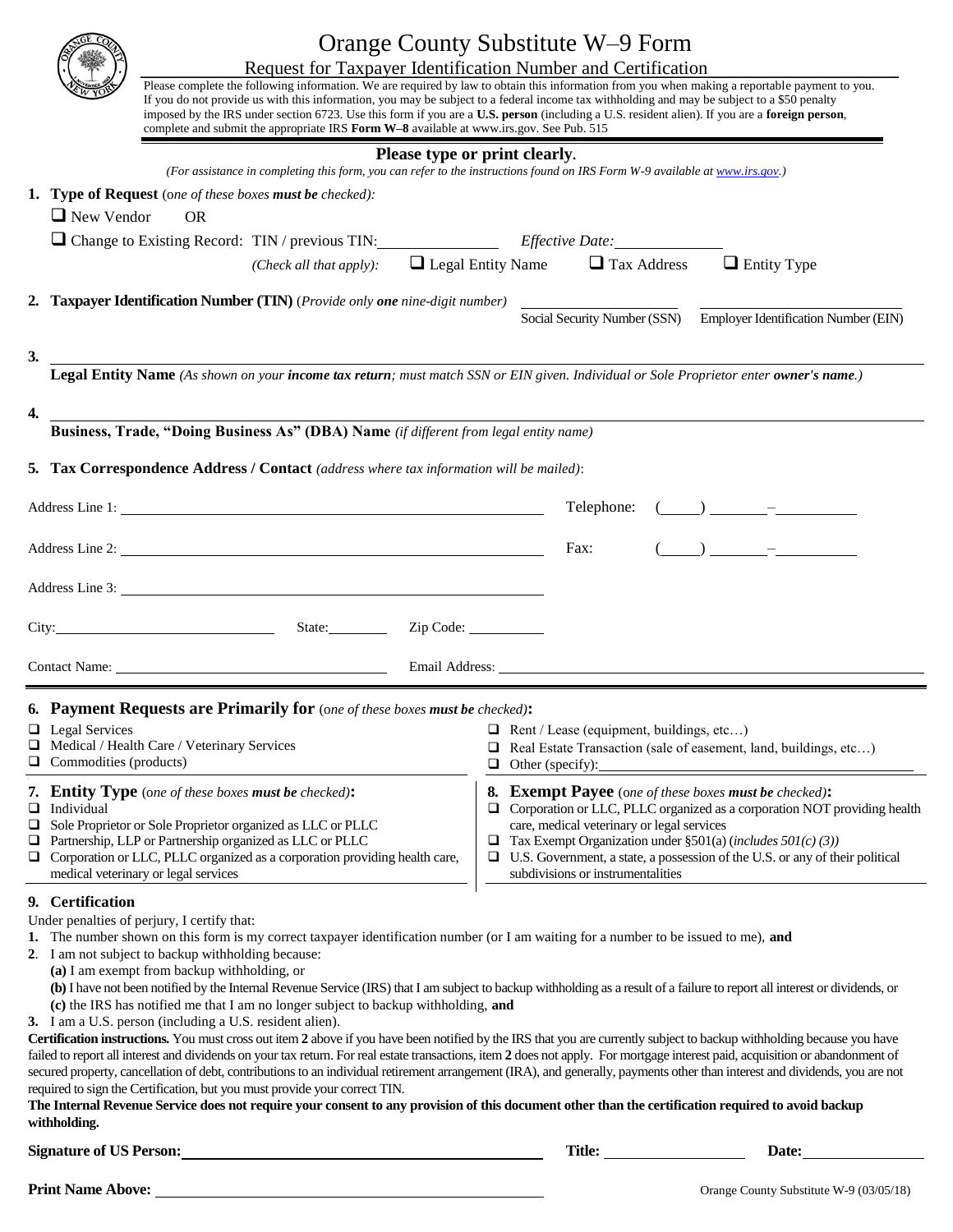## **General Instructions–Substitute W-9 Form**

Section references are to the Internal Revenue Code unless otherwise noted.

**Purpose of Form** A person who is required to file an information return with the IRS, must obtain your correct taxpayer identification number (TIN) to report, for example, income paid to you, real estate transactions, mortgage interest you paid, acquisition or abandonment of secured property, cancellation of debt, or contributions you made to an IRA. Use this form only if you are an U.S. person (including a resident alien), to provide your correct TIN to the person requesting it (the requester) and, when applicable, to:

- **1.** Certify that the TIN you are giving is correct (or you are waiting for a number to be issued),
- **2.** Certify that you are not subject to backup withholding, or
- **3.** Claim exemption from backup withholding if you are a U.S. exempt payee. If applicable, you are also certifying that as a U.S. person, your applicable share of any partnership income from a U.S. trade or business is not subject to the withholding tax on foreign partners' share of effectively connected income.

#### **Note:** *If a requester gives you a form other than Form W-9 to request your TIN, you must use the requester's form if it is substantially similar to a Form W-9.*

**Definition of a U.S. person.** For federal tax purposes, you are considered a U.S. person if you are:

- An individual who is a U.S. citizen or U.S. resident alien,
- A partnership, corporation, company, or association created or organized in the United States or under the laws of the United States,
- An estate (other than a foreign estate), or
- A domestic trust (as defined in Regulations section 301.7701-7).

**Special rules for partnerships.** Partnerships that conduct a trade or business in the United States are generally required to pay a withholding tax on any foreign partners' share of income from the business. Further, in certain cases where a W-9 has not been received, a partnership is required to presume that a partner is a foreign person, and pay the withholding tax. Therefore, if you are a U.S. person that is a partner in a partnership conducting a trade or business in the United States, provide Form W-9 to the partnership to establish your U.S. status and avoid withholding on your share of partnership income.

The person who gives the W-9 to the partnership for purposes of establishing its U.S. status and avoiding withholding on its allocable share of net income from the partnership conducting a trade or business in the United States is in the following cases:

- The U.S. owner of a disregarded entity and not the entity,
- The U.S. grantor or other owner of a grantor trust and not the trust, and
- The U.S. trust (other than a grantor trust) and not the beneficiaries of the trust.

**Foreign person**.If you are a foreign person, **do not use** Form W-9. Instead, use appropriate **Form W-8** (see IRS Pub. 515, Withholding of Tax on Nonresident Aliens and Foreign Entities).

## **Nonresident alien who becomes a resident alien.**

Generally, only a nonresident alien individual may use the terms of a tax treaty to reduce or eliminate U.S. tax on certain types of income. However, most tax treaties contain a provision known as a "saving clause." Exceptions specified in the saving clause may permit an exemption from tax to continue for certain types of income even after the recipient has otherwise become a U.S. resident alien for tax purposes.

If you are a U.S. resident alien who is relying on an exception contained in the saving clause of a tax treaty to claim an exemption from U.S. tax on certain types of income, you must attach a statement to Form W-9 that specifies the following five items:

- **1.** The treaty country. Generally, this must be the same treaty under which you claimed exemption from tax as a nonresident alien.
- **2.** The treaty article addressing the income.
- **3.** The article number (or location) in the tax treaty that contains the saving clause and its exceptions.
- **4.** The type and amount of income that qualifies for the exemption from tax.
- **5.** Sufficient facts to justify the exemption from tax under the terms of the treaty article.

*Example.* Article 20 of the U.S.-China income tax treaty allows an exemption from tax for scholarship income received by a Chinese student temporarily present in the United States. Under U.S. law, this student will become a resident alien for tax purposes if his or her stay in the United States exceeds 5 calendar years. However, paragraph 2 of the first Protocol to the U.S.-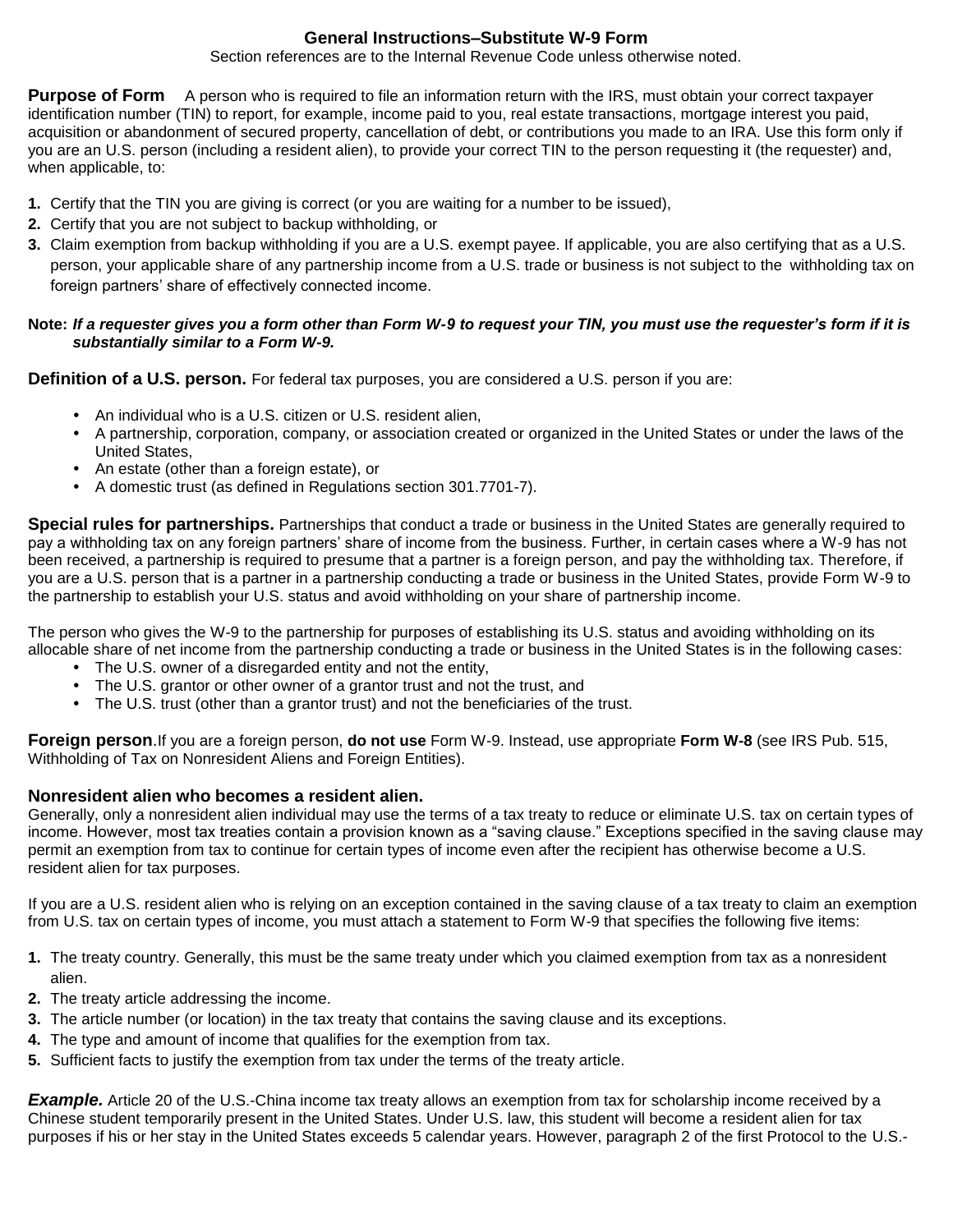China treaty (dated April 30, 1984) allows the provisions of Article 20 to continue to apply even after the Chinese student becomes a resident alien of the United States. A Chinese student who qualifies for this exception (under paragraph 2 of the first protocol) and is relying on this exception to claim an exemption from tax on his or her scholarship or fellowship income would attach to Form W-9 a statement that includes the information described above to support that exemption.

If you are a **nonresident alien or a foreign entity** not subject to backup withholding, give the requester the appropriate completed **Form W-8**.

**What is backup withholding?** Persons making certain payments to you must under certain conditions withhold and pay to the IRS 28% of such payments. This is called "backup withholding." Payments that may be subject to backup withholding include interest, tax-exempt interest, dividends, broker and barter exchange transactions, rents, royalties, non-employee pay, and certain payments from fishing boat operators. Real estate transactions are not subject to backup withholding.

You will **not** be subject to backup withholding on payments you receive if you give the requester your correct TIN, make the proper certifications, and report all your taxable interest and dividends on your tax return.

## **Payments you receive will be subject to backup withholding if:**

- **1.** You do not furnish your TIN to the requester,
- **2.** You do not certify your TIN when required (see the Part II instructions on pages 3 for details),
- **3.** The IRS tells the requester that you furnished an incorrect TIN,
- **4.** The IRS tells you that you are subject to backup withholding because you did not report all your interest and dividends on your tax return (for reportable interest and dividends only), or
- **5.** You do not certify to the requester that you are not subject to backup withholding under **4** above (for reportable interest and dividend accounts opened after 1983 only). Certain payees and payments are exempt from backup withholding. See the instructions below and the separate instructions for the Requester of Form W-9. Also see *Special rules for partnerships on page 1.*

#### **Penalties**

Failure to furnish TIN. If you fail to furnish your correct TIN to a requester, you are subject to a penalty of \$50 for each such failure unless your failure is due to reasonable cause and not to willful neglect.

**Civil penalty for false information with respect to withholding.** If you make a false statement with no reasonable basis that results in no backup withholding, you are subject to a \$500 penalty.

**Criminal penalty for falsifying information.** Willfully falsifying certifications or affirmations may subject you to criminal penalties including fines and/or imprisonment.

**Misuse of TINs.** If the requester discloses or uses TINs in violation of federal law, the requester may be subject to civil and criminal penalties.

## Specific Instructions

#### Name

If you are an individual, you must generally enter the name shown on your income tax return. However, if you have changed your last name, for instance, due to marriage without informing the Social Security Administration of the name change, enter your first name, the last name shown on your social security card, and your new last name.

If the account is in joint names, list first, and then circle, the name of the person or entity whose number you entered on the form.

**Sole proprietor.** Enter your **individual** name as shown on your income tax return on the "Name" line. You may enter your business, trade, or "doing business as (DBA)" name on the "Business name" line.

**Limited liability company (LLC).** If you are a single member LLC (including a foreign LLC with a domestic owner) that is disregarded as an entity separate from its owner under Treasury regulations section 301.7701-3, **enter the owner's name on the "Name" line.** Enter the LLC's name on the "Business name" line.

For an LLC classified as a partnership or a corporation, enter the LLC's name on the "Name" line and any business, trade, or DBA name on the "Business name" line.

**Other entities.** Enter your business name as shown on required federal tax documents on the "Name" line. **This name should match the name shown on the charter or other legal document creating the entity.** You may enter any business, trade, or DBA name on the "Business name" line.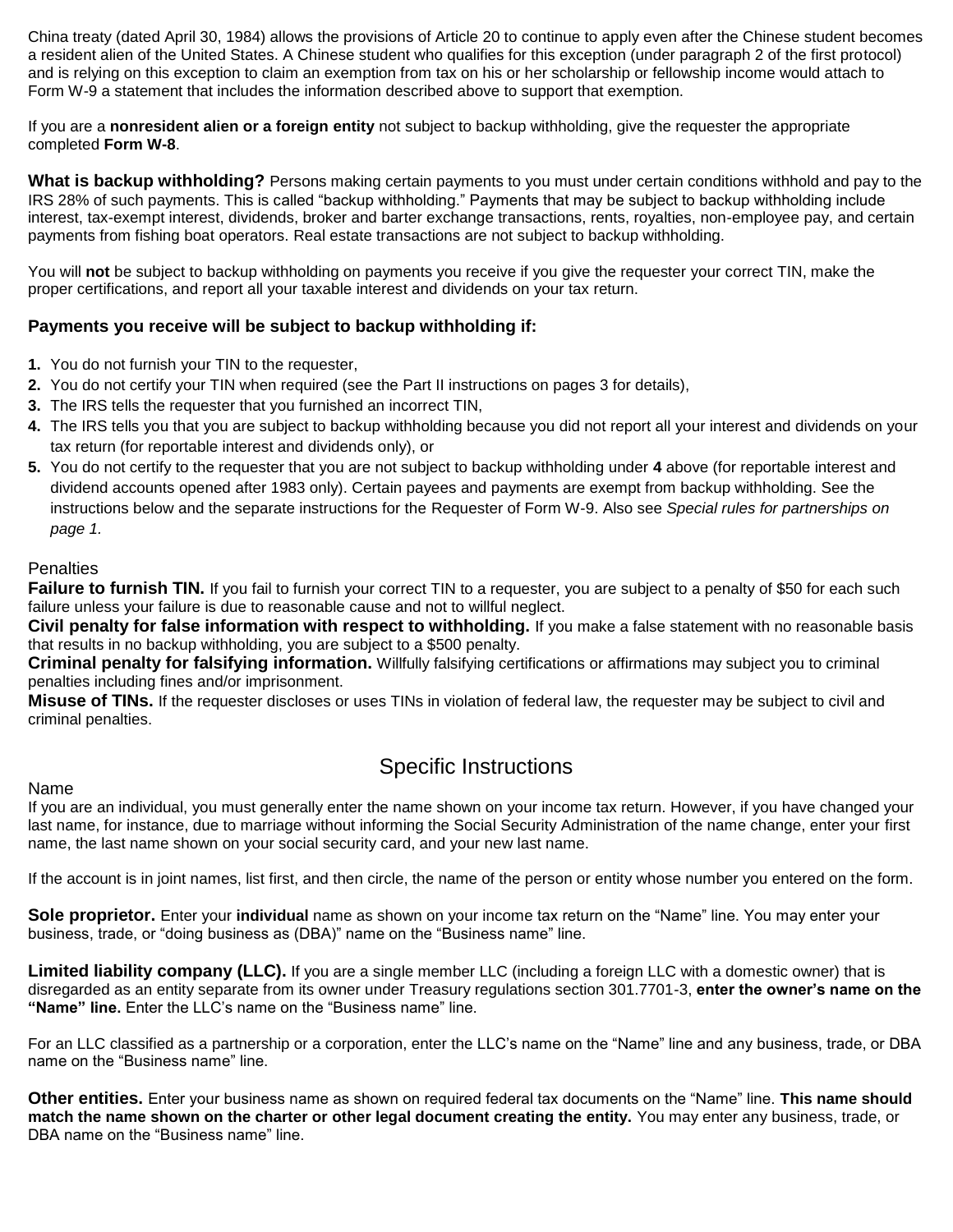#### **Note:** *You must check the appropriate box depicting your Entity Type. Also select or enter what you are primarily receiving payment for.*

#### Exempt Payee

If you are exempt from backup withholding, enter your name as described above, select or enter what payment is primarily for, check the appropriate box for your Entity Type, check the "Exempt Payee" box, sign and date the form.

Generally, individuals (including sole proprietors) are **not** exempt from backup withholding. Corporations are exempt from backup withholding for certain payments, such as interest and dividends.

#### **Note:** *If you are exempt from backup withholding, you should still complete this form to avoid possible erroneous backup withholding.*

## *The following payees are exempt from backup withholding:*

- **1.** An organization exempt from tax under section 501(a), any IRA, or a custodial account under section 403(b)(7) if the account satisfies the requirements of section 401(f)(2),
- **2.** The United States or any of its agencies or instrumentalities,
- **3.** A state, the District of Columbia, a possession of the United States, or any of their political subdivisions or instrumentalities,
- **4.** A foreign government or any of its political subdivisions, agencies, or instrumentalities, or
- **5.** An international organization or any of its agencies or instrumentalities.

#### *Other payees that may be exempt from backup withholding include:*

- **6.** A corporation,
- **7.** A foreign central bank of issue,
- **8.** A dealer in securities or commodities required to register in the United States, the District of Columbia, or a possession of the United States,
- **9.** A futures commission merchant registered with the Commodity Futures Trading Commission,
- **10.**A real estate investment trust,
- **11.**An entity registered at all times during the tax year under the Investment Company Act of 1940,
- **12.**A common trust fund operated by a bank under section 584(a),
- **13.**A financial institution,
- **14.**A middleman known in the investment community as a nominee or custodian, or
- **15.**A trust exempt from tax under section 664 or described in section 4947.

The chart below shows types of payments that may be exempt from backup withholding. The chart applies to the exempt recipients listed above, **1** through **15.**

| If the payment is for                                                                                                           | THEN the payment is exempt for                                                                                                           |
|---------------------------------------------------------------------------------------------------------------------------------|------------------------------------------------------------------------------------------------------------------------------------------|
| Interest and dividend payments                                                                                                  | All exempt recipients except for 9                                                                                                       |
| <b>Broker transactions</b>                                                                                                      | Exempt recipients 1 through 13.<br>Also, a person registered under the Investment Advisers Act of<br>1940 who regularly acts as a broker |
| Barter exchange transactions and patronage dividends                                                                            | Exempt recipients 1 through 5                                                                                                            |
| Payments over \$600 required to be reported and direct sales Generally, exempt payees 1 through 7 <sup>2</sup><br>over \$5,0001 |                                                                                                                                          |

<sup>1</sup>See Form 1099-MISC, Miscellaneous Income, and its instructions.

**<sup>2</sup>**However, **the following payments made to a corporation** (including gross proceeds paid to an attorney under section 6045(f), even if the attorney is a corporation) and reportable on Form 1099-MISC **are not exempt** from backup withholding: **medical and health care payments, attorneys' fees; and payments for services paid by a federal executive agency.**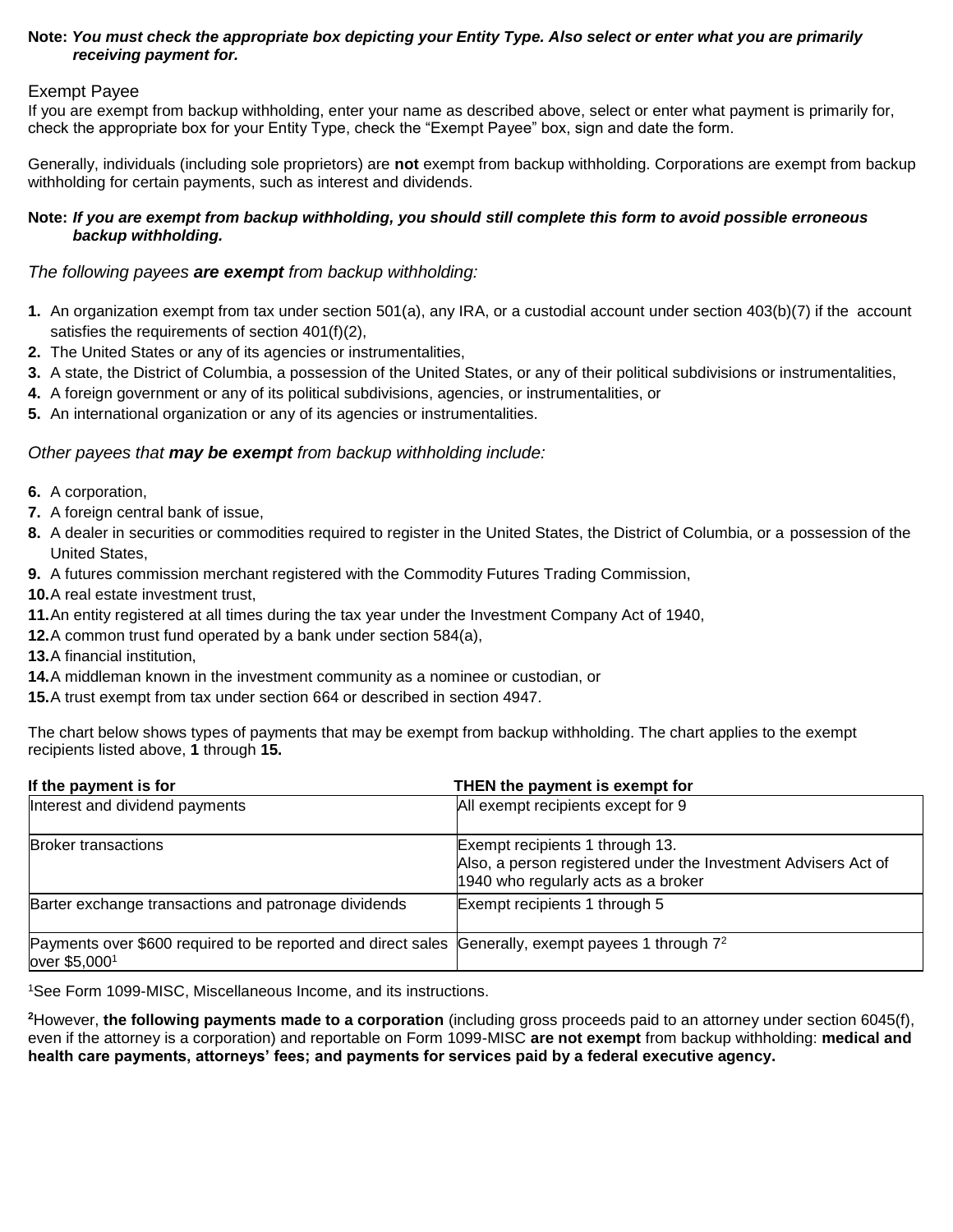## Part I. Taxpayer Identification Number (TIN)

**Enter your TIN in the appropriate box.** If you are a **resident alien** and you do not have and are not eligible to get an SSN, your TIN is your IRS individual taxpayer identification number (ITIN). Enter it in the social security number box. If you do not have an ITIN, see *How to get a TIN* below.

If you are a **sole proprietor** and you have an EIN, you may enter either your SSN or EIN. However, the IRS prefers that you use your SSN.

If you are a single-owner **LLC** that is disregarded as an entity separate from its owner (see **Limited liability company (LLC)** on page 2), enter the owner's SSN (or EIN, if the owner has one). If the LLC is classified as a corporation or partnership, enter the entity's EIN.

#### **Note:** *See the chart on page 4 for further clarification of name and TIN combinations.*

**How to get a TIN.** If you do not have a TIN, apply for one immediately. To apply for an SSN, get **Form SS-5,** Application for a Social Security Card, from your local Social Security Administration office or get this form online at www.ssa.gov**.** You may also get this form by calling 1-800-772-1213. Use **Form W-7,** Application for IRS Individual Taxpayer Identification Number, to apply for an ITIN, or **Form SS-4,** Application for Employer Identification Number, to apply for an EIN. You can apply for an EIN online by accessing the IRS website at www.irs.gov/businesses and clicking on Employer Identification Number (EIN) under Starting a Business. You can get Forms W-7 and SS-4 from the IRS by visiting www.irs.gov or by calling 1-800-TAX-FORM (1-800-829-3676).

If you are asked to complete this form but do not have a TIN, write "Applied For" in the space for the TIN, sign and date the form, and give it to the requester. For interest and dividend payments, and certain payments made with respect to readily tradable instruments, generally you will have 60 days to get a TIN and give it to the requester before you are subject to backup withholding on payments. The 60-day rule does not apply to other types of payments. You will be subject to backup withholding on all such payments until you provide your TIN to the requester.

#### **Note: Writing "Applied For" means that you have already applied for a TIN or that you intend to apply for one soon.**

**Caution:** *A disregarded domestic entity that has a foreign owner must use the appropriate Form W-8.* 

#### Part II. Certification

To establish to the withholding agent that you are an U.S. person, or resident alien, you must sign the form. You may be requested to sign by the withholding agent even if items 1, 4, and 5 below indicate otherwise.

For a joint account, only the person whose TIN is shown should sign the form. Exempt payees, see *Exempt Payee* on page 2.

**Signature requirements.** Complete the certification as indicated in **1** through **5** below.

- **1. Interest, dividend, and barter exchange accounts opened before 1984 and broker accounts considered active during 1983.** You must give your correct TIN, but you do not have to sign the certification.
- **2. Interest, dividend, broker, and barter exchange accounts opened after 1983 and broker accounts considered inactive during 1983.** You must sign the certification or backup withholding will apply. If you are subject to backup withholding and you are merely providing your correct TIN to the requester, you must cross out item **2** in the certification before signing the form.
- **3. Real estate transactions.** You must sign the certification. You may cross out item **2** of the certification.
- **4. Other payments.** You must give your correct TIN, but you do not have to sign the certification unless you have been notified that you have previously given an incorrect TIN. "Other payments" include payments made in the course of the requester's trade or business for rents, royalties, goods (other than bills for merchandise), medical and health care services (including payments to corporations), payments to a non-employee for services, payments to certain fishing boat crew members and fishermen, and gross proceeds paid to attorneys (including payments to corporations).
- **5. Mortgage interest paid by you, acquisition or abandonment of secured property, cancellation of debt, qualified tuition program payments (under section 529), IRA, Coverdell ESA, Archer MSA or HSA contributions or distributions, and pension distributions.** You must give your correct TIN, but you do not have to sign the certification.